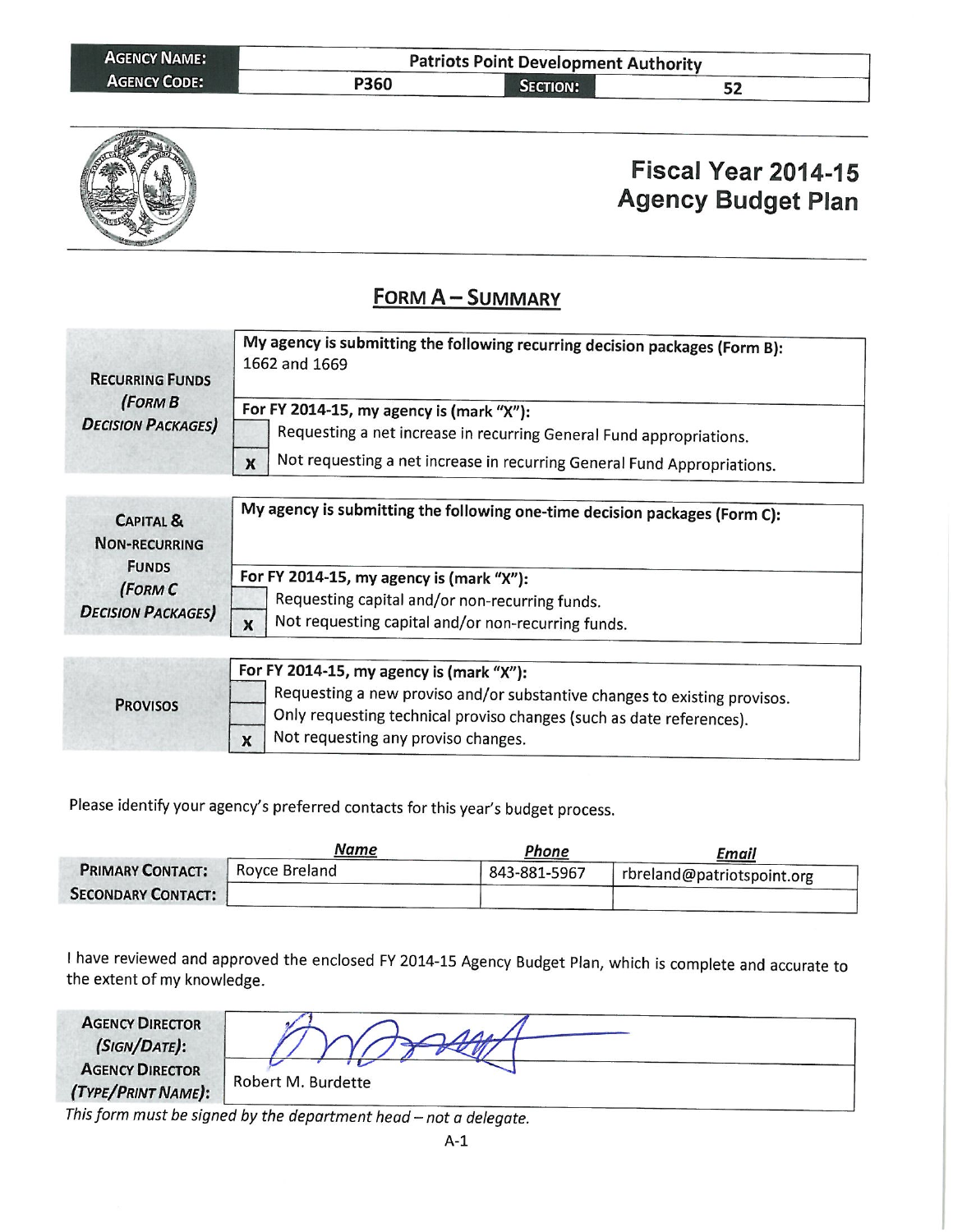| <b>AGENCY NAME:</b> | <b>Patriots Point Development Authority</b> |                 |    |
|---------------------|---------------------------------------------|-----------------|----|
| <b>AGENCY CODE:</b> | P360                                        | <b>SECTION:</b> | ЭZ |

## **FORM B – PROGRAM REVISION REQUEST**

| <b>DECISION PACKAGE</b>                       | 1662                                                                                                                                                                                                                                                                                                                                                                                                                                                                                                                                  |
|-----------------------------------------------|---------------------------------------------------------------------------------------------------------------------------------------------------------------------------------------------------------------------------------------------------------------------------------------------------------------------------------------------------------------------------------------------------------------------------------------------------------------------------------------------------------------------------------------|
|                                               | Provide the decision package number issued by the PBF system ("Governor's Request").                                                                                                                                                                                                                                                                                                                                                                                                                                                  |
| <b>TITLE</b>                                  | <b>Interest Payable State Loan</b>                                                                                                                                                                                                                                                                                                                                                                                                                                                                                                    |
|                                               | Provide a brief, descriptive title for this request.                                                                                                                                                                                                                                                                                                                                                                                                                                                                                  |
| <b>AMOUNT</b>                                 | \$174,000                                                                                                                                                                                                                                                                                                                                                                                                                                                                                                                             |
|                                               | What is the net change in requested appropriations for FY 2014-15? This amount should<br>correspond to the decision package's total in PBF across all funding sources.                                                                                                                                                                                                                                                                                                                                                                |
| <b>ENABLING AUTHORITY</b>                     | Section51-13-70 of the Code of Laws. The decision package is prompted by action taken<br>by the Budget & Control Board requiring the agency to make an interest payment.                                                                                                                                                                                                                                                                                                                                                              |
|                                               | What state or federal statutory, regulatory, and/or administrative authority established<br>this program? Is this decision package prompted by the establishment of or a revision to<br>that authority?                                                                                                                                                                                                                                                                                                                               |
| <b>FACTORS ASSOCIATED</b><br>WITH THE REQUEST | Mark "X" for all that apply:<br>Change in cost of providing current services to existing program audience.<br>X.<br>Non-mandated change in eligibility / enrollment for existing program.<br>Change in case load / enrollment under existing program guidelines.<br>Non-mandated program change in service levels or areas.<br>Loss of federal or other external financial support for existing program.<br>Exhaustion of fund balances previously used to support program.<br>Proposed establishment of a new program or initiative. |
| <b>RECIPIENTS OF FUNDS</b>                    | State of South Carolina, the funds are not appropriated funds, the payment is mandated<br>by the Budget & Control Board.                                                                                                                                                                                                                                                                                                                                                                                                              |
|                                               | What individuals or entities would receive these funds (contractors, vendors, grantees,<br>individual beneficiaries, etc.)? How would these funds be allocated - using an existing                                                                                                                                                                                                                                                                                                                                                    |

*formula, through a competitive process, based upon predetermined eligibility criteria?*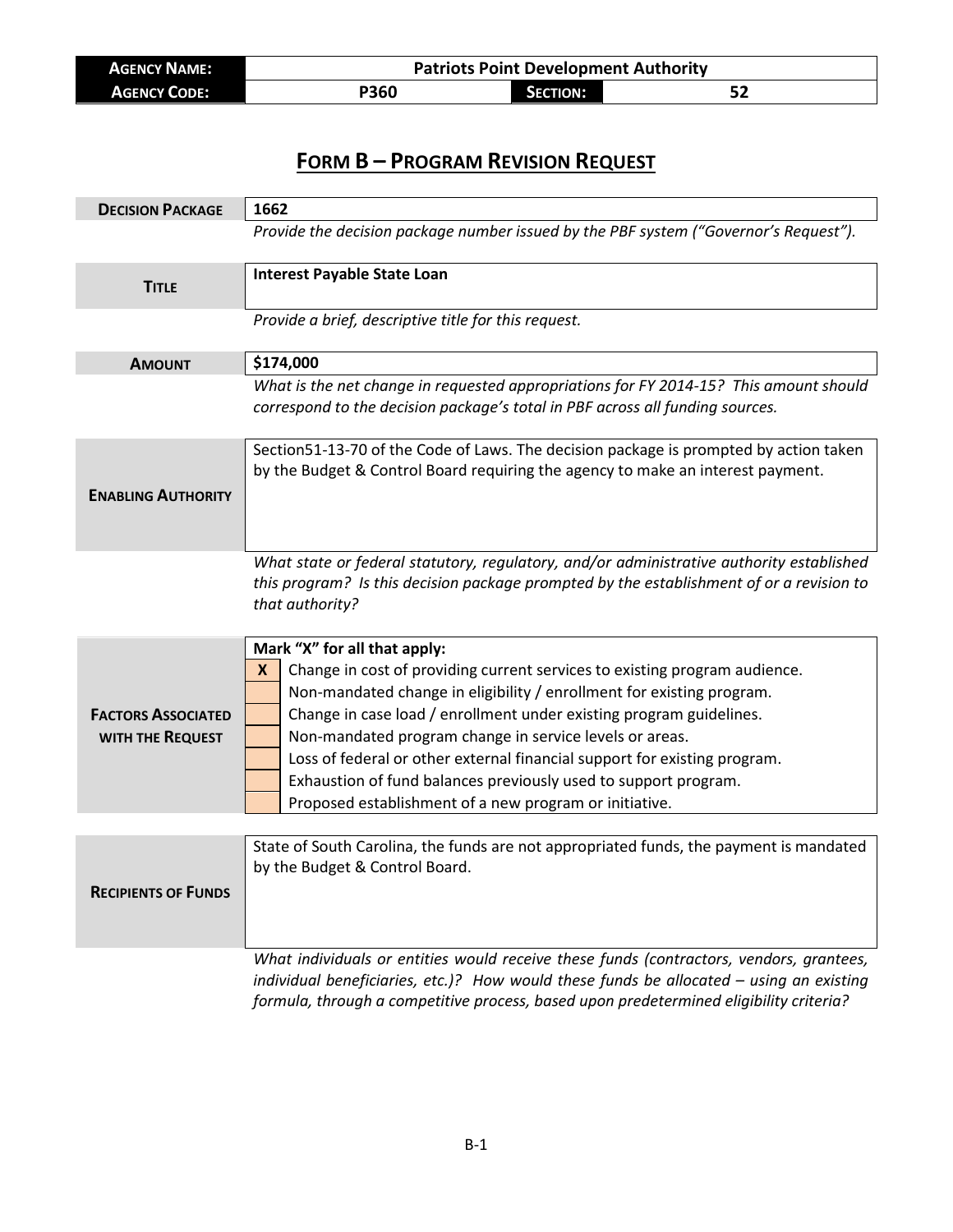| <b>AGENCY NAME:</b> | <b>Patriots Point Development Authority</b> |                 |  |  |
|---------------------|---------------------------------------------|-----------------|--|--|
| <b>AGENCY CODE:</b> | <b>P360</b>                                 | <b>SECTION:</b> |  |  |

| <b>RELATED REQUEST(S)</b>             | <b>NO</b>                                                                                                                                                                                                                                                                                                                                                                                                                                                     |
|---------------------------------------|---------------------------------------------------------------------------------------------------------------------------------------------------------------------------------------------------------------------------------------------------------------------------------------------------------------------------------------------------------------------------------------------------------------------------------------------------------------|
|                                       | Is this decision package associated with other decision packages requested by your<br>agency or other agencies this year? Is it associated with a specific capital or non-<br>recurring request?                                                                                                                                                                                                                                                              |
| <b>MATCHING FUNDS</b>                 | NO, all funds used to make payment will be other funds.                                                                                                                                                                                                                                                                                                                                                                                                       |
|                                       | Would these funds be matched by federal, institutional, philanthropic, or other<br>resources? If so, identify the source and amount.                                                                                                                                                                                                                                                                                                                          |
| <b>FUNDING</b><br><b>ALTERNATIVES</b> | No other alternative, agency does not receive appropriated funds.                                                                                                                                                                                                                                                                                                                                                                                             |
|                                       | What other possible funding sources were considered? Could this request be met in<br>whole or in part with the use of other resources, including fund balances? If so, please<br>comment on the sustainability of such an approach.                                                                                                                                                                                                                           |
| <b>SUMMARY</b>                        | Patriots Point Development Authority borrowed money to pay for repairs for destroyer<br>USS Laffey. At the May 2013 meeting of the Budget & Control Board the agency was<br>granted a two year extension but must make interest payments. We must increase our<br>authorization to make the scheduled interest payment. The payment will not be paid<br>from appropriated funds, it will be paid by funds generated by the daily operations of<br>the Museum. |
|                                       |                                                                                                                                                                                                                                                                                                                                                                                                                                                               |

*Provide a summary of the rationale for the decision package. Why has it been requested? How specifically would the requested funds be used?*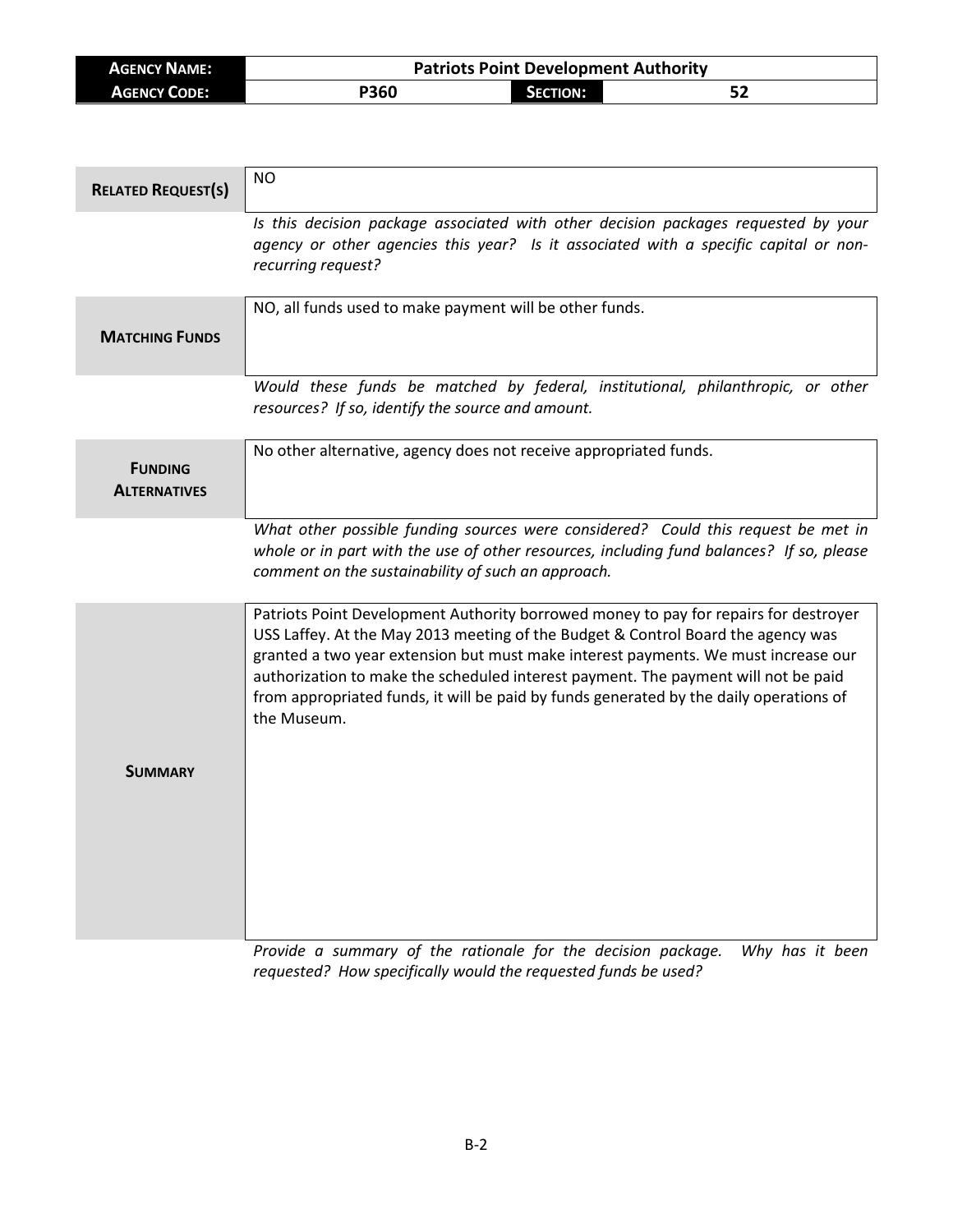| <b>AGENCY NAME:</b> | <b>Patriots Point Development Authority</b> |                 |    |
|---------------------|---------------------------------------------|-----------------|----|
| <b>AGENCY CODE:</b> | P360                                        | <b>SECTION:</b> | 52 |

| <b>METHOD OF</b><br><b>CALCULATION</b> | The scheduled interest payment due in May 2015.                                                                                                                                                                                                                                                           |
|----------------------------------------|-----------------------------------------------------------------------------------------------------------------------------------------------------------------------------------------------------------------------------------------------------------------------------------------------------------|
|                                        | How was the amount of the request calculated? What factors could cause deviations<br>between the request and the amount that could ultimately be required in order to<br>perform the underlying work?                                                                                                     |
| <b>FUTURE IMPACT</b>                   | The state will not incur any other obligations by adopting this request. There will be no<br>impact on future budgets, these are not appropriated funds, the payment will be made<br>by other funds generated by the daily operations of the Museum and current leases in<br>place.                       |
|                                        | Will the state incur any maintenance-of-effort or other obligations by adopting this<br>decision package? What impact will there be on future capital and/or operating<br>budgets if this request is or is not honored? Has a source of any such funds been<br>identified and/or obtained by your agency? |
| <b>PRIORITIZATION</b>                  | We are not requesting state funds, the payment will be made from revenues derived<br>from the daily operations and leases.                                                                                                                                                                                |
|                                        | If no or insufficient new funds are available in order to meet this need, how would the<br>agency prefer to proceed? By using fund balances, generating new revenue, cutting<br>other programs, or deferring action on this request in FY 2014-15?                                                        |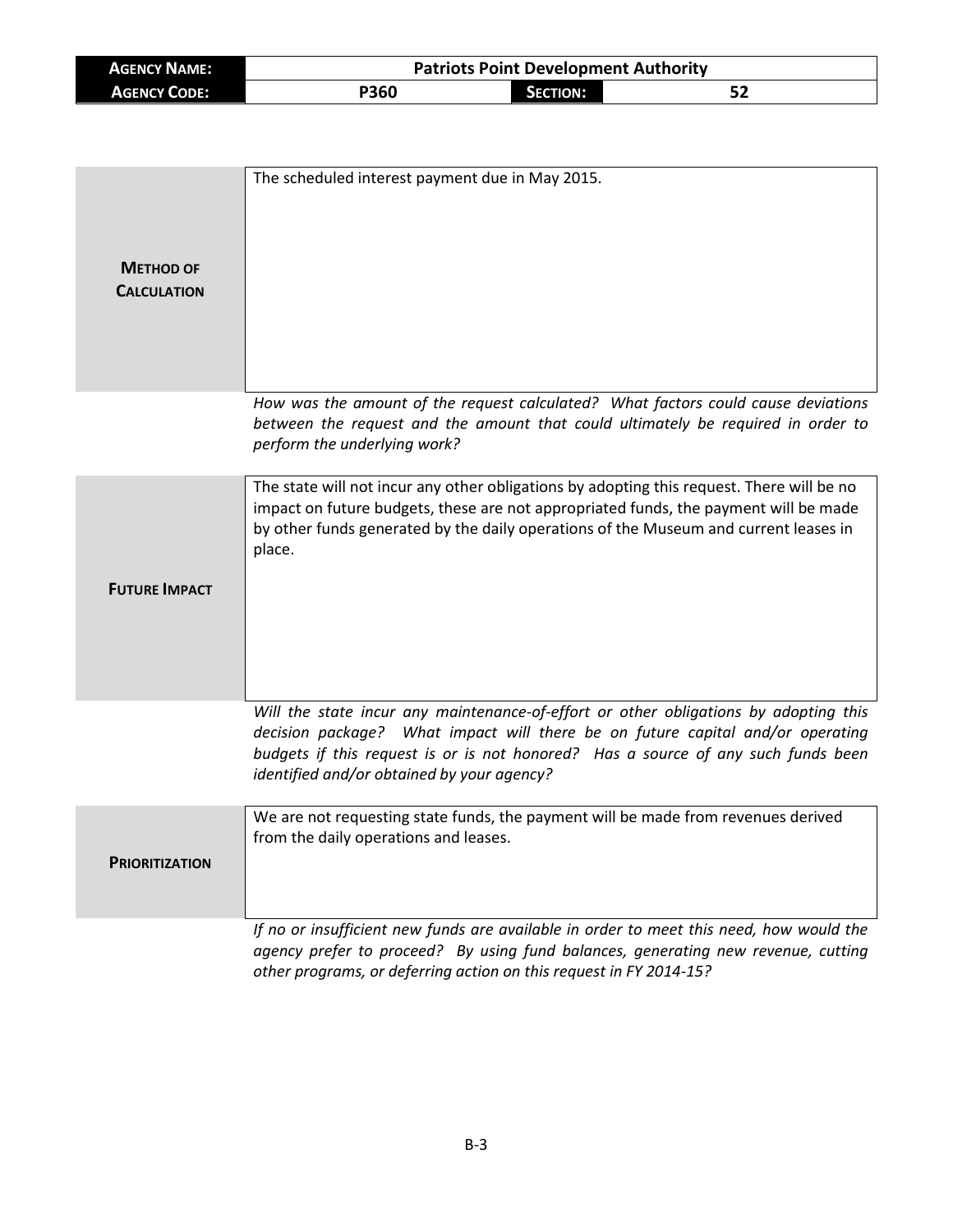| <b>AGENCY NAME:</b> | <b>Patriots Point Development Authority</b> |                 |    |
|---------------------|---------------------------------------------|-----------------|----|
| <b>AGENCY CODE:</b> | P360                                        | <b>SECTION:</b> | 52 |

| <b>INTENDED IMPACT</b>              | To meet the schedules interest payment required the extension by the Budget &<br>Control Board.                                  |
|-------------------------------------|----------------------------------------------------------------------------------------------------------------------------------|
|                                     | What impact is this decision package intended to have on service delivery and program<br>outcomes, and over what period of time? |
| <b>PROGRAM</b><br><b>EVALUATION</b> | To ensure the interest payment is made on or before the date due.                                                                |

*How would the use of these funds be evaluated? What specific outcome or performance measures would be used to assess the effectiveness of this program?*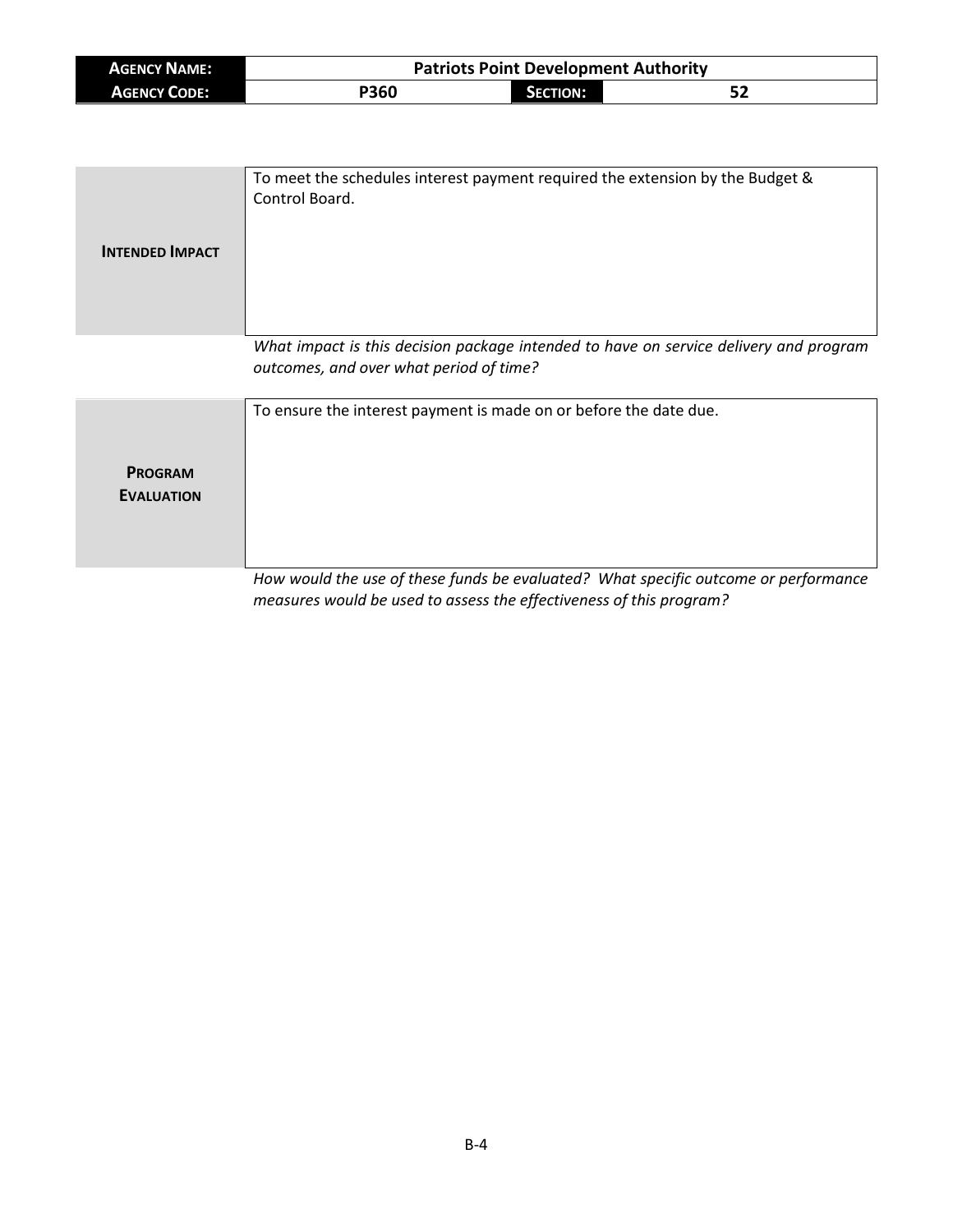| <b>AGENCY NAME:</b> | <b>Patriots Point Development Authority</b> |                 |  |
|---------------------|---------------------------------------------|-----------------|--|
| <b>AGENCY CODE:</b> | P360                                        | <b>SECTION:</b> |  |

## **FORM B – PROGRAM REVISION REQUEST**

| <b>DECISION PACKAGE</b>    | 1669                                                                                                                                           |  |
|----------------------------|------------------------------------------------------------------------------------------------------------------------------------------------|--|
|                            | Provide the decision package number issued by the PBF system ("Governor's Request").                                                           |  |
|                            |                                                                                                                                                |  |
| <b>TITLE</b>               | <b>Flight Academy</b>                                                                                                                          |  |
|                            | Provide a brief, descriptive title for this request.                                                                                           |  |
|                            |                                                                                                                                                |  |
| <b>AMOUNT</b>              | \$205,000                                                                                                                                      |  |
|                            | What is the net change in requested appropriations for FY 2014-15? This amount should                                                          |  |
|                            | correspond to the decision package's total in PBF across all funding sources.                                                                  |  |
|                            |                                                                                                                                                |  |
|                            | Section51-13-70 of the Code of Laws. The General Assembly appropriated funds in FY                                                             |  |
| <b>ENABLING AUTHORITY</b>  | 2014 to build a flight academy onboard the USS Yorktown. The funds are needed to<br>adequately staff, promote and maintain the flight academy. |  |
|                            |                                                                                                                                                |  |
|                            |                                                                                                                                                |  |
|                            | What state or federal statutory, regulatory, and/or administrative authority established                                                       |  |
|                            | this program? Is this decision package prompted by the establishment of or a revision to                                                       |  |
|                            | that authority?                                                                                                                                |  |
|                            | Mark "X" for all that apply:                                                                                                                   |  |
|                            | Change in cost of providing current services to existing program audience.<br>X                                                                |  |
|                            | Non-mandated change in eligibility / enrollment for existing program.                                                                          |  |
| <b>FACTORS ASSOCIATED</b>  | Change in case load / enrollment under existing program guidelines.                                                                            |  |
| WITH THE REQUEST           | Non-mandated program change in service levels or areas.<br>Loss of federal or other external financial support for existing program.           |  |
|                            | Exhaustion of fund balances previously used to support program.                                                                                |  |
|                            | Proposed establishment of a new program or initiative.                                                                                         |  |
|                            |                                                                                                                                                |  |
|                            | Employees and vendors. These funds would be allocated based on the demand for the                                                              |  |
|                            | flight academy and through a competitive process.                                                                                              |  |
| <b>RECIPIENTS OF FUNDS</b> |                                                                                                                                                |  |
|                            |                                                                                                                                                |  |
|                            | What individuals or entities would receive these funds (contractors, vendors, grantees,                                                        |  |
|                            | individual beneficiaries, etc.)? How would these funds be allocated $-$ using an existing                                                      |  |
|                            | formula, through a competitive process, based upon predetermined eligibility criteria?                                                         |  |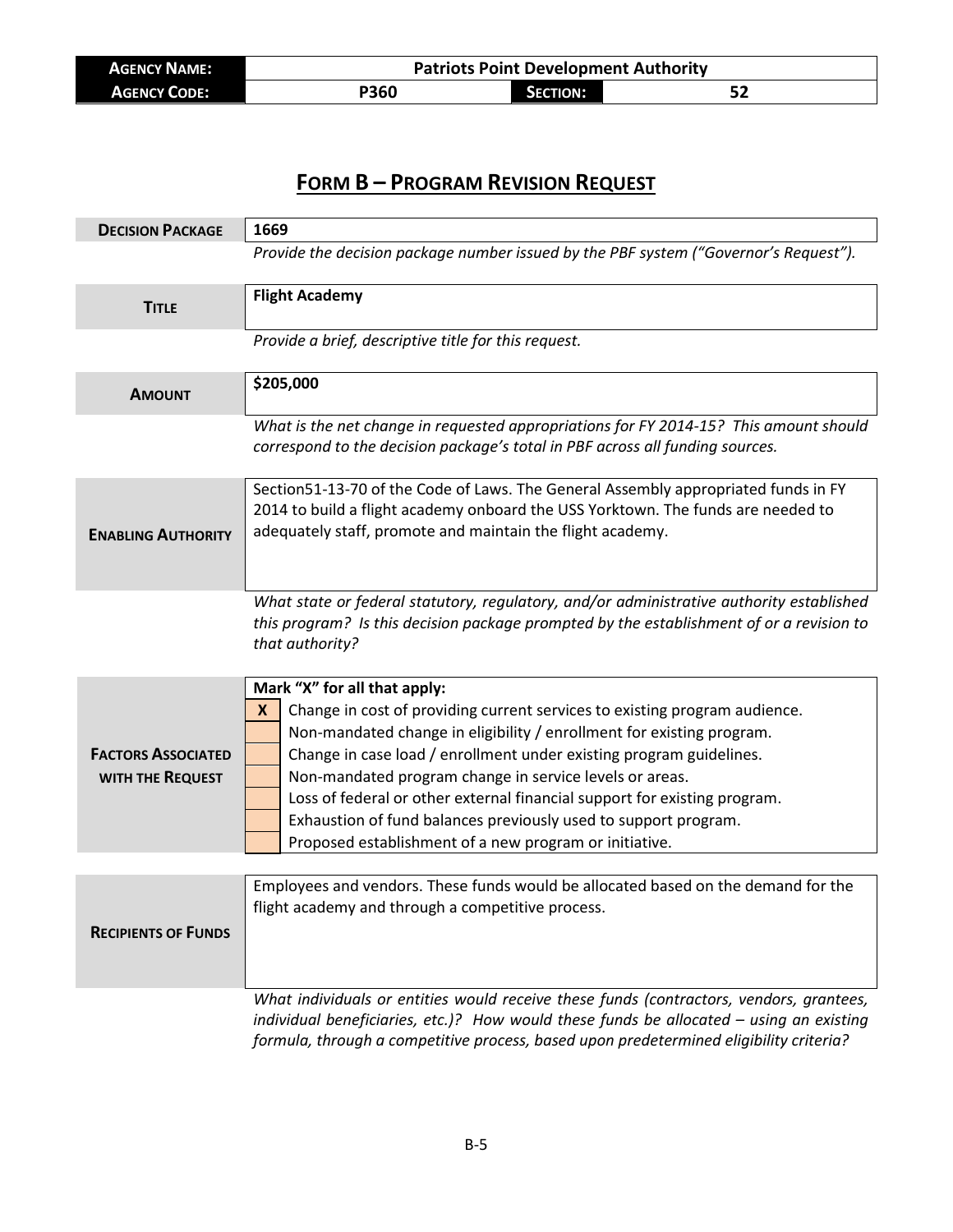| <b>AGENCY NAME:</b> | <b>Patriots Point Development Authority</b> |                 |  |
|---------------------|---------------------------------------------|-----------------|--|
| <b>AGENCY CODE:</b> | <b>P360</b>                                 | <b>SECTION:</b> |  |

| <b>RELATED REQUEST(S)</b>             | NO.                                                                                                                                                                                                                                                                                                                                                                    |
|---------------------------------------|------------------------------------------------------------------------------------------------------------------------------------------------------------------------------------------------------------------------------------------------------------------------------------------------------------------------------------------------------------------------|
|                                       | Is this decision package associated with other decision packages requested by your<br>agency or other agencies this year? Is it associated with a specific capital or non-<br>recurring request?                                                                                                                                                                       |
| <b>MATCHING FUNDS</b>                 | NO, all funds used to make payment will be other funds.                                                                                                                                                                                                                                                                                                                |
|                                       | Would these funds be matched by federal, institutional, philanthropic, or other<br>resources? If so, identify the source and amount.                                                                                                                                                                                                                                   |
| <b>FUNDING</b><br><b>ALTERNATIVES</b> | No other alternative, agency does not receive appropriated funds.                                                                                                                                                                                                                                                                                                      |
|                                       | What other possible funding sources were considered? Could this request be met in<br>whole or in part with the use of other resources, including fund balances? If so, please<br>comment on the sustainability of such an approach.                                                                                                                                    |
| <b>SUMMARY</b>                        | Patriots Point Development Authority received \$400,000 from the General Assembly in<br>FY 2014 to build a flight academy onboard the USS Yorktown. The flight academy may<br>generate as many as 4,000 overnight campers and thousand of students a year. These<br>funds are necessary to operate, maintain and promotes the academy to insure its future<br>success. |

*Provide a summary of the rationale for the decision package. Why has it been requested? How specifically would the requested funds be used?*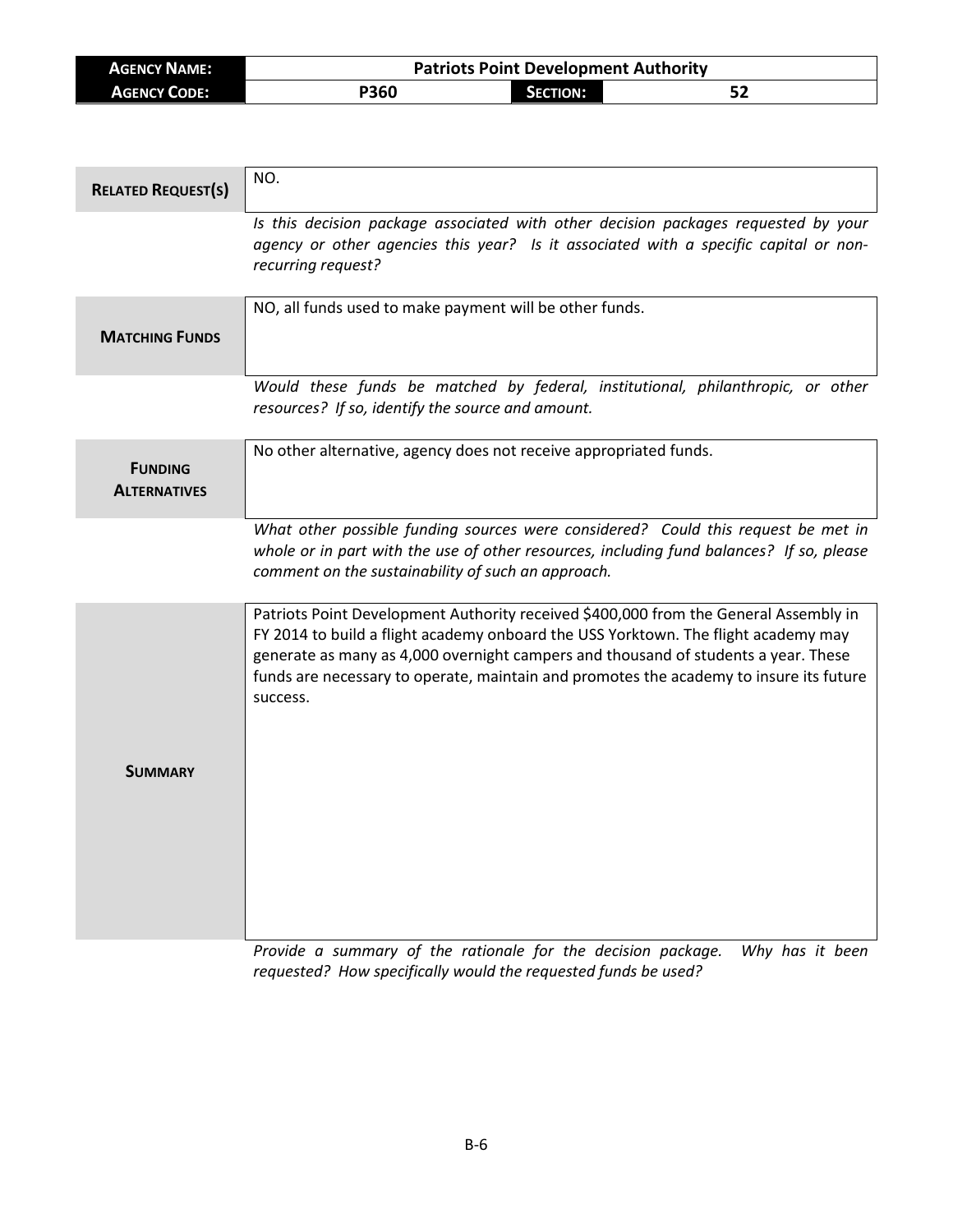| <b>AGENCY NAME:</b>                    | <b>Patriots Point Development Authority</b>                                                                                                                                                                                                                                                               |                 |    |
|----------------------------------------|-----------------------------------------------------------------------------------------------------------------------------------------------------------------------------------------------------------------------------------------------------------------------------------------------------------|-----------------|----|
| <b>AGENCY CODE:</b>                    | P360                                                                                                                                                                                                                                                                                                      | <b>SECTION:</b> | 52 |
|                                        |                                                                                                                                                                                                                                                                                                           |                 |    |
| <b>METHOD OF</b><br><b>CALCULATION</b> | Estimated expenditures to operate the academy for the first full year. The number of<br>participants could cause deviations in the request, if it is successful as we anticipate, we<br>will need to increase this request at a future date.                                                              |                 |    |
|                                        | How was the amount of the request calculated? What factors could cause deviations<br>between the request and the amount that could ultimately be required in order to<br>perform the underlying work?                                                                                                     |                 |    |
| <b>FUTURE IMPACT</b>                   | The state will not incur any other obligations by adopting this request. There will no<br>impact on future budgets, these are not appropriated funds. Future payments will be<br>made by the additional revenues generating by operating the flight academy.                                              |                 |    |
|                                        | Will the state incur any maintenance-of-effort or other obligations by adopting this<br>decision package? What impact will there be on future capital and/or operating<br>budgets if this request is or is not honored? Has a source of any such funds been<br>identified and/or obtained by your agency? |                 |    |
| <b>PRIORITIZATION</b>                  | We are not requesting state funds, the payment will be made from revenues derived<br>from the flight academy, the daily operations of the meseum and leases.                                                                                                                                              |                 |    |
|                                        | If no or insufficient new funds are available in order to meet this need, how would the<br>agency prefer to proceed? By using fund balances, generating new revenue, cutting<br>other programs, or deferring action on this request in FY 2014-15?                                                        |                 |    |